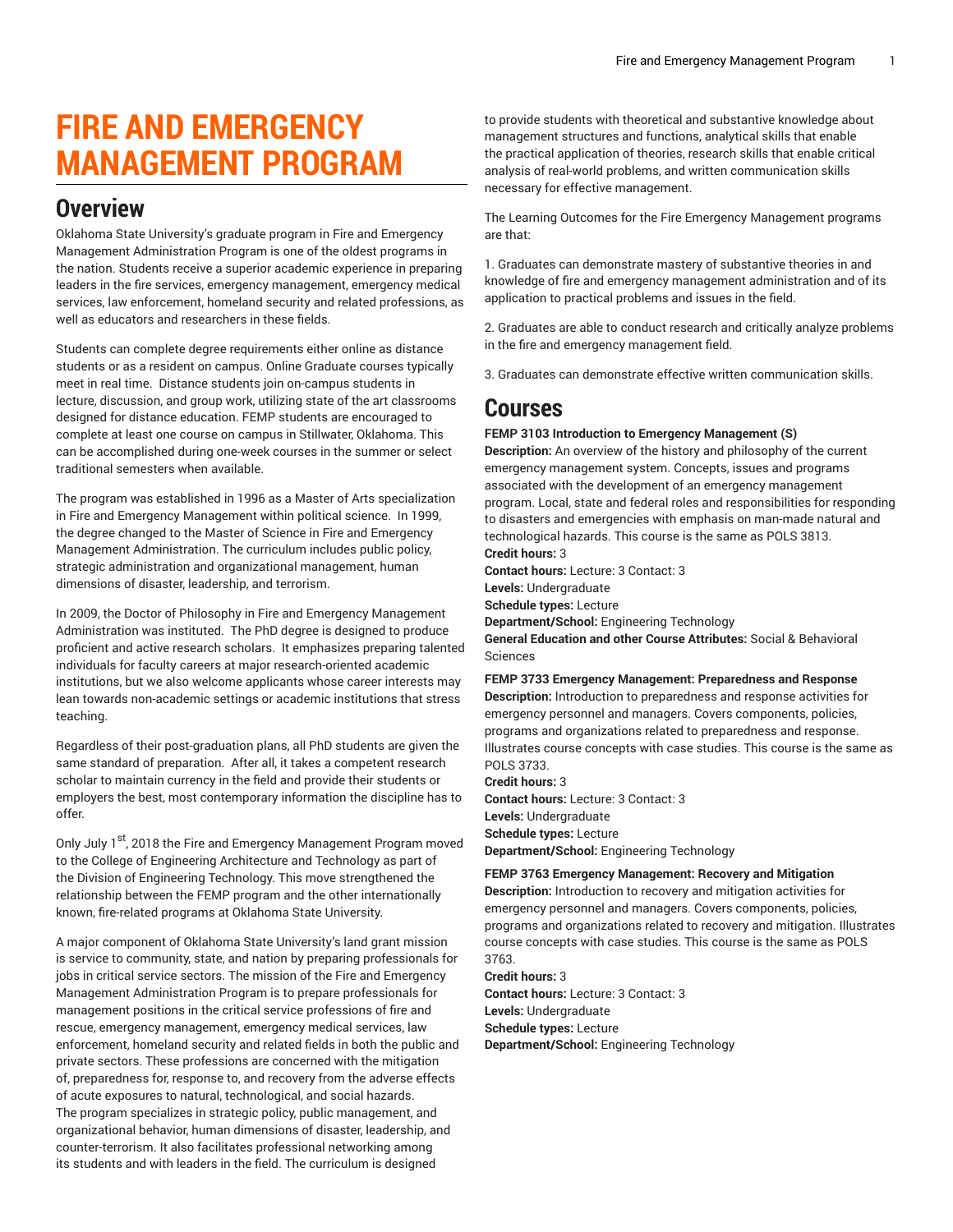#### **FEMP 4000 Topics in Emergency Management**

**Description:** Examination of timely topics and issues in Emergency Management. May be repeated with different topics. Offered for variable credit, 1-3 credit hours, maximum of 6 credit hours.

**Credit hours:** 1-3 **Contact hours:** Lecture: 1-3 Contact: 1-3

**Levels:** Undergraduate **Schedule types:** Lecture

**Department/School:** Engineering Technology

#### **FEMP 4050 Independent Study in Emergency Management**

**Description:** Application of major relevant theoretical perspectives to selected case studies of problems and issue areas in emergency management. Theories and case studies selected in collaboration between faculty and student. Offered for variable credit, 1-6 credit hours, maximum of 6 credit hours.

**Credit hours:** 1-6 **Contact hours:** Contact: 1-6 Other: 1-6 **Levels:** Undergraduate **Schedule types:** Independent Study **Department/School:** Engineering Technology

#### **FEMP 5000 Thesis**

**Prerequisites:** Graduate standing and permission of instructor. **Description:** Thesis. Offered for variable credit, 1-6 credit hours, maximum of 6 credit hours. Same course as POLS 5000. **Credit hours:** 1-6

**Contact hours:** Contact: 1-6 Other: 1-6 **Levels:** Graduate **Schedule types:** Independent Study **Department/School:** Engineering Technology

#### **FEMP 5013 Research Design & Methodology**

**Prerequisites:** Graduate standing.

**Description:** Overview of research design methods and skills necessary for conducting research projects, including: conceptualization and operationalization, literature review, deductive and inductive theorizing, hypothesis testing, quantitative and qualitative data collection and analysis, maintaining research records, experiment design, data validation, result presentation, and research ethics. Same course as FSEP 5013 and MERO 5013. Previously offered as POLS 5103. **Credit hours:** 3

**Contact hours:** Lecture: 3 Contact: 3 **Levels:** Graduate

**Schedule types:** Lecture **Department/School:** Engineering Technology

#### **FEMP 5023 Quantitative Methods for Fire and Emergency Management I Prerequisites:** Graduate standing and FEMP 5013 or consent of

instructor.

**Description:** Fundamental methodological issues in the scientific study of fire administration and emergency management. Computer data manipulation and analysis. This course is the same as POLS 5013. **Credit hours:** 3 **Contact hours:** Lecture: 3 Contact: 3

**Levels:** Graduate **Schedule types:** Lecture **Department/School:** Engineering Technology

#### **FEMP 5113 Introduction to Fire Administration**

**Description:** Examines the content and historical evolution of fire administration including terminology, concepts, theories, and methods employed.

**Credit hours:** 3 **Contact hours:** Lecture: 3 Contact: 3 **Levels:** Graduate **Schedule types:** Lecture **Department/School:** Engineering Technology

#### **FEMP 5123 Introduction to Emergency Management**

**Description:** Examines the content and historical evolution of emergency management, current state of science including terminology, concepts, theories, and methods employed.

**Credit hours:** 3

**Contact hours:** Lecture: 3 Contact: 3 **Levels:** Graduate

**Schedule types:** Lecture

**Department/School:** Engineering Technology

#### **FEMP 5213 Disaster Response**

**Prerequisites:** Graduate standing.

**Description:** Review of scientific literature on human and organizational behavior in response to disasters. Identification of actors involved in emergency response, their roles and responsibilities. Examination of human response in context of organizational structures and resources including emergency operating centers. Review of local and national government response policies. This course is the same as POLS 5933. **Credit hours:** 3

**Contact hours:** Lecture: 3 Contact: 3 **Levels:** Graduate **Schedule types:** Lecture **Department/School:** Engineering Technology

#### **FEMP 5223 Preparedness and Planning**

**Prerequisites:** Graduate standing.

**Description:** Planning and training for hazards and disaster management at the organizational level; review of public education and preparedness efforts at the household and community level, review of research on disaster planning. This course is the same as POLS 5923.

**Credit hours:** 3 **Contact hours:** Lecture: 3 Contact: 3 **Levels:** Graduate **Schedule types:** Lecture **Department/School:** Engineering Technology

#### **FEMP 5233 Disaster Recovery**

**Prerequisites:** Graduate standing.

**Description:** Processes, conditions and components of recovery in disaster contexts. Topics include environmental, economic, housing, infrastructure and policy. Roles of voluntary organizations; securing and managing resources. This course is the same as POLS 5383.

**Credit hours:** 3

**Contact hours:** Lecture: 3 Contact: 3 **Levels:** Graduate **Schedule types:** Lecture

**Department/School:** Engineering Technology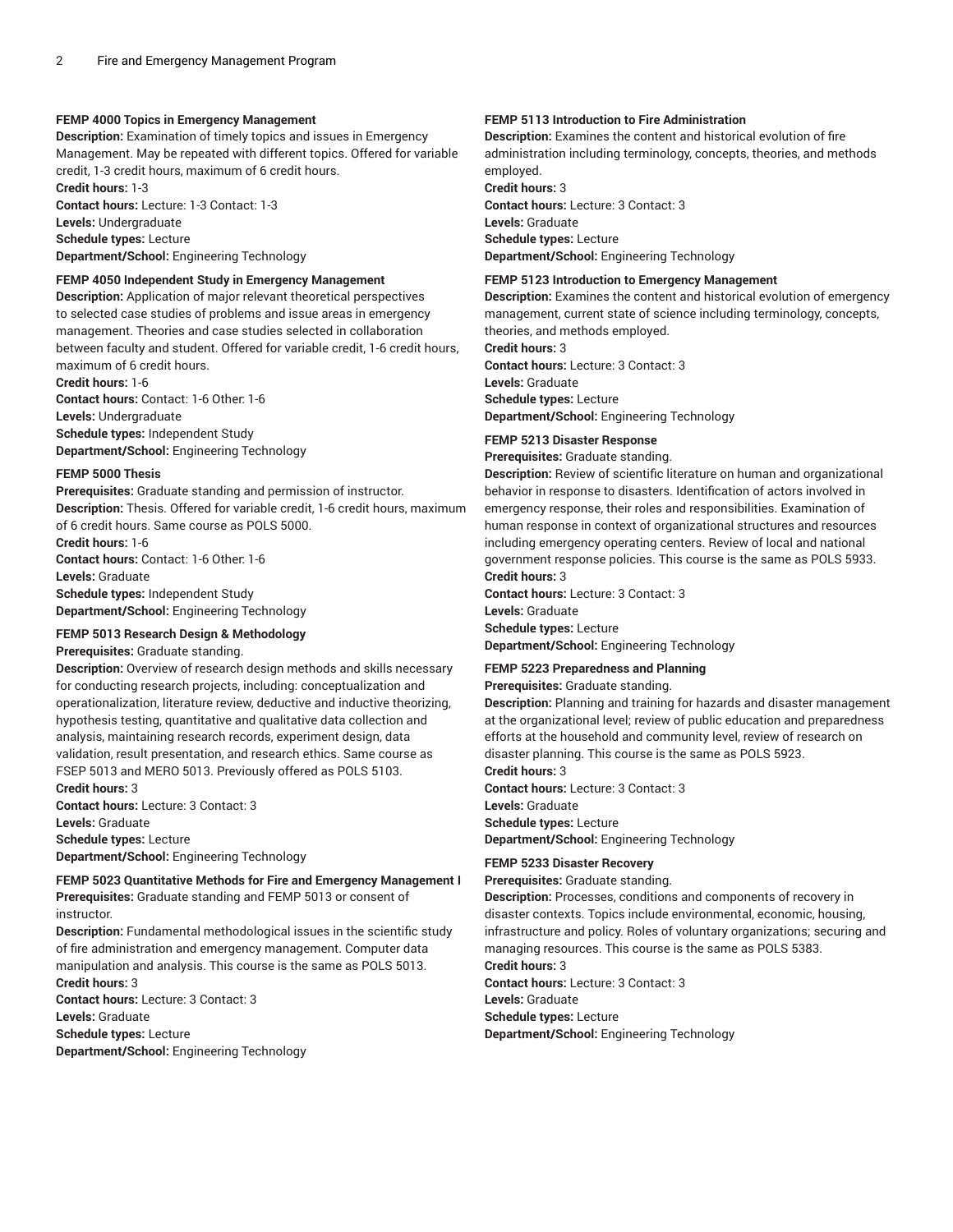#### **FEMP 5243 Mitigation**

#### **Prerequisites:** Graduate standing.

**Description:** Structural and non-structural mitigation approaches to hazard reduction; description of policies, programs and planning methods relevant to all governmental levels; and review of research and case studies of mitigation efforts. This course is the same as POLS 6313. **Credit hours:** 3

**Contact hours:** Lecture: 3 Contact: 3 **Levels:** Graduate **Schedule types:** Lecture **Department/School:** Engineering Technology

#### **FEMP 5303 Introduction to Fire and Emergency Management**

**Prerequisites:** Graduate standing.

**Description:** Examines the content and historical evolution of fire and emergency management including terminology, concepts, theories and methods employed. Previously offered as POLS 5303. **Credit hours:** 3

**Contact hours:** Lecture: 3 Contact: 3 **Levels:** Graduate **Schedule types:** Lecture

**Department/School:** Engineering Technology

#### **FEMP 5313 Political and Community Relations for Fire and Emergency Management Administration**

**Prerequisites:** Graduate standing.

**Description:** Navigating the political and policy context of emergency services administration including understanding how to develop and pass legislation and municipal codes affecting emergency services. Other topics include communicating with politicians, other agency administrators, and the community and building coalitions with relevant actors, agencies and governments. This course is the same as POLS 6213.

**Credit hours:** 3 **Contact hours:** Lecture: 3 Contact: 3 **Levels:** Graduate **Schedule types:** Lecture **Department/School:** Engineering Technology

#### **FEMP 5323 Leadership and Management for Fire and Emergency Management**

#### **Prerequisites:** Graduate standing.

**Description:** Introduction to leadership and administrative processes required to deliver fire and emergency services; detailed examination of the social, political and economic issues that have an impact on service delivery and leadership and management approaches for emergency services. This course is the same as POLS 5343.

**Credit hours:** 3 **Contact hours:** Lecture: 3 Contact: 3 **Levels:** Graduate **Schedule types:** Lecture **Department/School:** Engineering Technology

#### **FEMP 5333 Incident Command System**

**Description:** The purpose of the course is to understand current issues on implementing and discussing the Incident Command System. This will be done by (1) identifying and describing the major issues on the ICS; and (2) relating the research literature to some of the ICS design elements. **Credit hours:** 3 **Contact hours:** Lecture: 3 Contact: 3 **Levels:** Graduate **Schedule types:** Lecture **Department/School:** Engineering Technology

#### **FEMP 5413 Financial Administration for Fire and Emergency Management**

**Description:** Applying budgeting and finance theory to fire, emergency management, and other emergency service agencies, including principles of revenues and expenditures, which may include grant application and administration. **Credit hours:** 3

**Contact hours:** Lecture: 3 Contact: 3 **Levels:** Graduate **Schedule types:** Lecture **Department/School:** Engineering Technology

#### **FEMP 5423 Labor Management for Fire and Emergency Management**

**Description:** Current practices, problems and issues in labor administration for fire and emergency services agencies, including managing human resources, labor relations, affirmative action policies, and community representation.

**Credit hours:** 3

**Contact hours:** Lecture: 3 Contact: 3 **Levels:** Graduate **Schedule types:** Lecture **Department/School:** Engineering Technology

#### **FEMP 5613 Complex Emergencies**

#### **Prerequisites:** Graduate standing.

**Description:** This course examines complex emergencies from an emergency management perspective. We will look at the collapse of governance, the causes of armed conflict, food insecurity, infectious disease, natural disasters, and so on, and examine specific cases in detail. Furthermore, we will look at how the international community responds to these crises, and which agencies are involved in relief efforts. We will apply the traditional four phases of disaster management to these situations. This course is the same as POLS 5943.

**Credit hours:** 3

**Contact hours:** Lecture: 3 Contact: 3 **Levels:** Graduate **Schedule types:** Lecture **Department/School:** Engineering Technology

#### **FEMP 5623 Emergency Management in the International Setting Prerequisites:** Graduate standing.

**Description:** Introduction to emergency management in the international setting. Provides background for students who may work with international assistance programs or who may become involved in the delivery of emergency management services abroad as part of an international assistance effect. This course is the same as POLS 5693. **Credit hours:** 3

**Contact hours:** Lecture: 3 Contact: 3

**Levels:** Graduate

**Schedule types:** Lecture

**Department/School:** Engineering Technology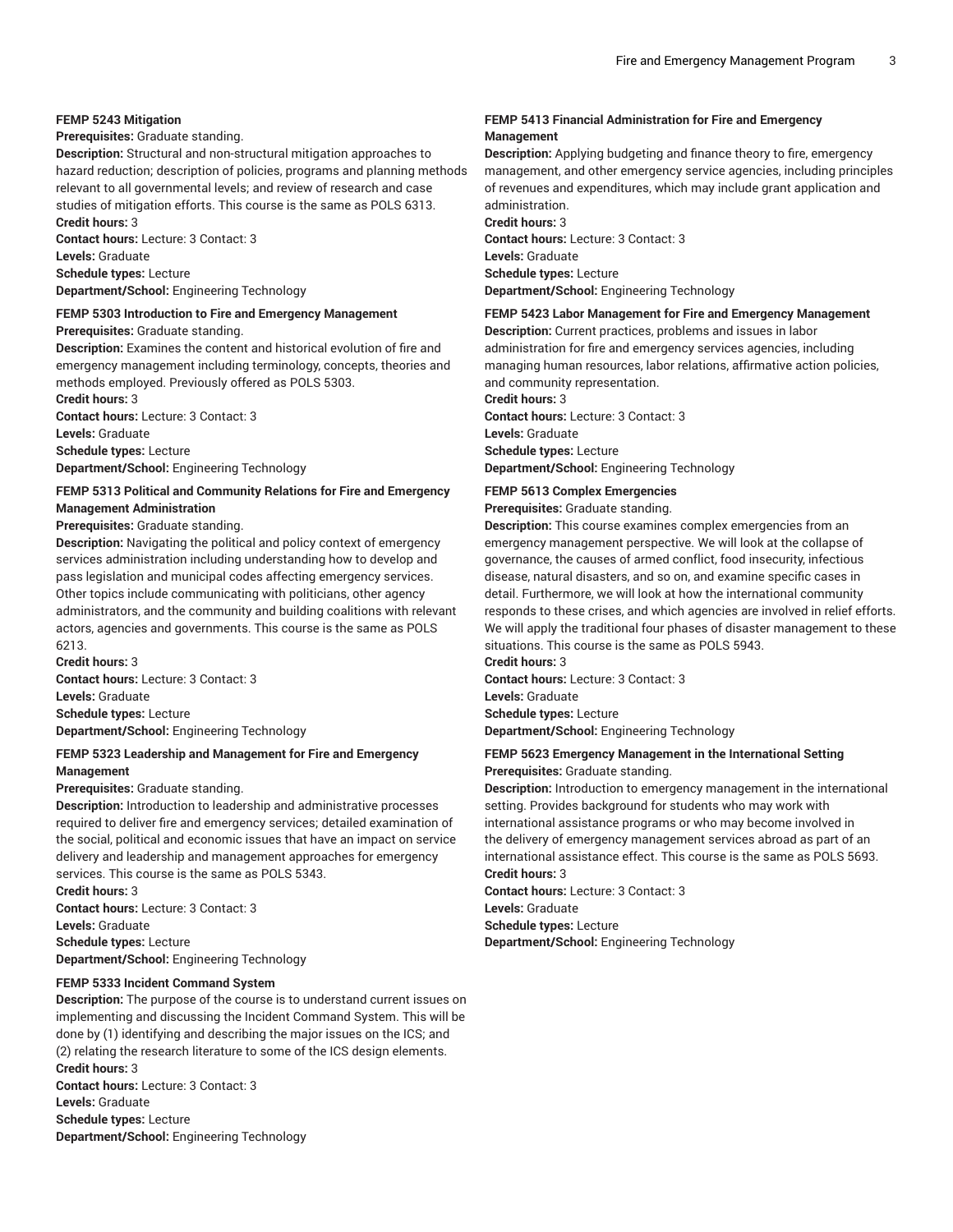#### **FEMP 5633 Emergency Management and Public Policy in the United States**

#### **Prerequisites:** Graduate standing.

**Description:** Examination of natural and man-made disasters in the U.S. along with the policies and programs intended to prevent, respond to, mitigate, and recover from such events. The evolution of the U.S. Emergency Management System, the emergency management profession, and future directions in emergency policy. This course is the same as POLS 5683. **Credit hours:** 3

**Contact hours:** Lecture: 3 Contact: 3 **Levels:** Graduate **Schedule types:** Lecture **Department/School:** Engineering Technology

#### **FEMP 5643 Politics of Disaster**

#### **Prerequisites:** Graduate standing.

**Description:** Situates disaster phases in the political context at the local, national and international levels. Examines research on specific events and their interactive effects between the political system and various phases of disaster. This course is the same as POLS 5393.

**Credit hours:** 3 **Contact hours:** Lecture: 3 Contact: 3 **Levels:** Graduate **Schedule types:** Lecture **Department/School:** Engineering Technology

### **FEMP 5653 Hazard, Vulnerability, and Risk Analysis**

**Prerequisites:** Graduate standing.

**Description:** Introduction to hazard, vulnerability and risk analysis (HVRA) techniques in fire and emergency management. Explains the role and uses of HVRA in decision-making, public policy and emergency management planning. This class is the same as POLS 5653. **Credit hours:** 3 **Contact hours:** Lecture: 3 Contact: 3 **Levels:** Graduate **Schedule types:** Lecture **Department/School:** Engineering Technology

#### **FEMP 5810 Special Topics Seminar in Fire and Emergency Management Prerequisites:** Graduate standing.

**Description:** Specialized topics in emergency management. Offered for variable credit, 1-3 credit hours, maximum of 9 credit hours. This course is the same as POLS 5300.

**Credit hours:** 1-3 **Contact hours:** Lecture: 1-3 Contact: 1-3 **Levels:** Graduate **Schedule types:** Lecture **Department/School:** Engineering Technology

#### **FEMP 5820 Special Topics Seminar in Emergency Management**

**Description:** Specialized topics in emergency management. Offered for variable credit, 1-3 credit hours, maximum of 9 credit hours. **Credit hours:** 1-3 **Contact hours:** Lecture: 1-3 Contact: 1-3 **Levels:** Graduate **Schedule types:** Lecture **Department/School:** Engineering Technology

#### **FEMP 5830 Special Topics Seminar in Fire Administration**

**Description:** Specialized topics in fire administration. Offered for variable credit, 1-3 credit hours, maximum of 9 credit hours. **Credit hours:** 1-3

**Contact hours:** Lecture: 1-3 Contact: 1-3 **Levels:** Graduate **Schedule types:** Lecture

**Department/School:** Engineering Technology

#### **FEMP 5903 Practicum in Fire and Emergency Management Administration**

**Prerequisites:** Consent of instructor.

**Description:** Supervised practicum in fire and emergency management administration. This class is the same as POLS 5903. **Credit hours:** 3

**Contact hours:** Contact: 3 Other: 3

**Levels:** Graduate

**Schedule types:** Independent Study

**Department/School:** Engineering Technology

#### **FEMP 6000 Dissertation**

**Prerequisites:** Graduate standing and permission of instructor. **Description:** Research for PhD dissertation. Offered for variable credit, 1-12 credit hours, maximum of 60 credit hours. Same course as POLS 6000. **Credit hours:** 1-12

**Contact hours:** Contact: 1-12 Other: 1-12

**Levels:** Graduate

**Schedule types:** Independent Study **Department/School:** Engineering Technology

#### **FEMP 6013 Qualitative Methods for Fire and Emergency Management**

**Prerequisites:** Graduate standing and FEMP 5013 or consent of instructor.

**Description:** Qualitative methods for collecting and analyzing data regarding fire administration and emergency management. This course is the same as POLS 6013.

**Credit hours:** 3 **Contact hours:** Lecture: 3 Contact: 3

**Levels:** Graduate

**Schedule types:** Lecture

**Department/School:** Engineering Technology

#### **FEMP 6023 Quantitative Methods for Fire and Emergency Management II Prerequisites:** Graduate standing and FEMP 5013 and FEMP 5023 or consent of instructor.

**Description:** An advanced course that builds on the introductory level of statistics. Develop a systematic and critical understanding of alternative quantitative approaches and methodologies of fire and emergency management research. This course is the same as POLS 6123.

**Credit hours:** 3 **Contact hours:** Lecture: 3 Contact: 3 **Levels:** Graduate **Schedule types:** Lecture **Department/School:** Engineering Technology

### **FEMP 6103 Proseminar in Fire and Emergency Management**

**Prerequisites:** Graduate standing. **Description:** Examines scope of the fire and emergency management field as an area of academic inquiry. This course is the same as POLS 6003. **Credit hours:** 3 **Contact hours:** Lecture: 3 Contact: 3 **Levels:** Graduate **Schedule types:** Lecture **Department/School:** Engineering Technology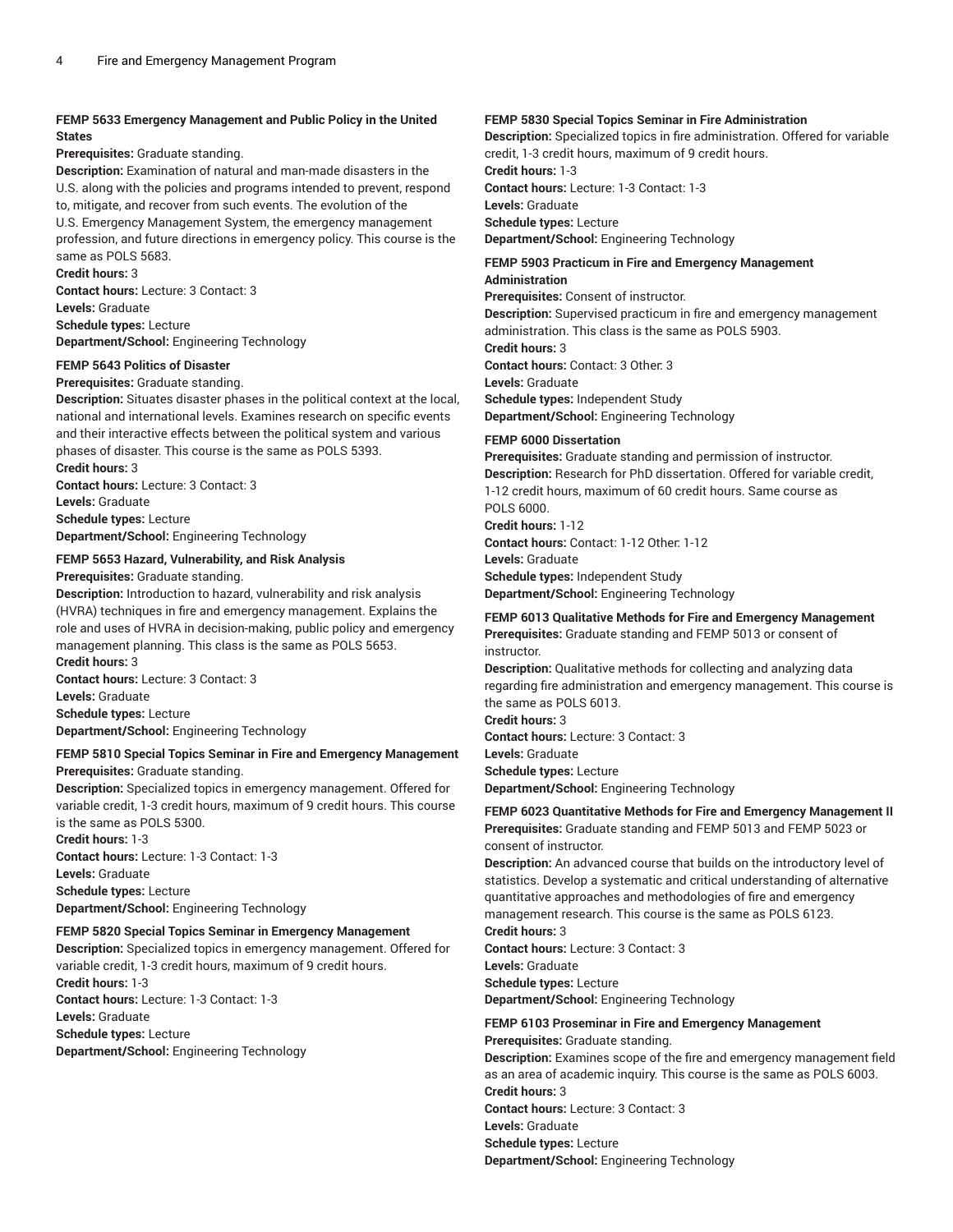#### **FEMP 6303 Populations at Risk**

#### **Prerequisites:** Graduate standing.

**Description:** Describes populations at risk for increased injury, death and property loss. Identifies policies, programs and resources for risk reduction. Applies research for purposes of planning and capacity building. This course is the same as POLS 6303. **Credit hours:** 3

**Contact hours:** Lecture: 3 Contact: 3 **Levels:** Graduate **Schedule types:** Lecture **Department/School:** Engineering Technology

#### **FEMP 6313 Comparative and International Dimensions of Emergency Management**

#### **Prerequisites:** Graduate standing.

**Description:** Comparative analysis of the organization, management and policies of fire and emergency response services in other countries. This course is the same as POLS 6203.

**Credit hours:** 3 **Contact hours:** Lecture: 3 Contact: 3 **Levels:** Graduate **Schedule types:** Lecture **Department/School:** Engineering Technology

#### **FEMP 6323 Organizational Behavior in Disasters Prerequisites:** Graduate standing. **Description:** Theoretical overview of organizational behavior in a

disaster context. How organizations respond, adapt, fail and succeed when disrupted by disaster. Role of formal and informal organizational structures in confronting disasters. This course is the same as POLS 6343.

**Credit hours:** 3 **Contact hours:** Lecture: 3 Contact: 3 **Levels:** Graduate **Schedule types:** Lecture **Department/School:** Engineering Technology

#### **FEMP 6413 Seminar Risk Theory and Management**

**Description:** This course examines the risk literature from a perspective of individual and societal risk perception, regulation of risk, risk mitigation, legal aspects, legal aspects of risk and applies these literatures to natural and manmade hazards and disasters. **Credit hours:** 3

**Contact hours:** Lecture: 3 Contact: 3 **Levels:** Graduate **Schedule types:** Lecture **Department/School:** Engineering Technology

#### **FEMP 6810 Advanced Special Topics Seminar in Fire Administration Prerequisites:** Graduate standing.

**Description:** Specialized topics in fire administration. Offered for variable credit, 1-3 credit hours, maximum of 9 credit hours. This course is the same as POLS 6300. **Credit hours:** 1-3

**Contact hours:** Lecture: 1-3 Contact: 1-3 **Levels:** Graduate

**Schedule types:** Lecture

**Department/School:** Engineering Technology

#### **FEMP 6820 Advanced Special Topics Seminar in Emergency Management**

**Prerequisites:** Graduate standing. **Description:** Specialized topics in Emergency Management. Offered for variable credit, 1-3 credit hours, maximum of 9 credit hours. **Credit hours:** 1-3 **Contact hours:** Lecture: 1-3 Contact: 1-3 **Levels:** Graduate **Schedule types:** Lecture **Department/School:** Engineering Technology

**FEMP 6840 Directed Readings in Fire and Emergency Management**

**Prerequisites:** Graduate standing or consent of instructor. **Description:** Directed readings for doctoral students in specialized areas of fire and emergency management. Offered for variable credit, 1-3 credit

hours, maximum of 9 credit hours. This course is the same as POLS 6040. **Credit hours:** 1-3

**Contact hours:** Contact: 1-3 Other: 1-3 **Levels:** Graduate **Schedule types:** Independent Study **Department/School:** Engineering Technology

### **Graduate Programs**

The Fire and Emergency Management Program, housed in the CEAT Division of Engineering Technology offers a Master of Science degree in fire and emergency management administration, a PhD in fire and emergency management and administration, and an undergraduate minor in emergency management.

The MS and PhD in Fire and Emergency Management Administration are specialized degrees designed to provide an educational foundation for those who are currently serving or aspire to serve as managers or administrators in the fire service, emergency management, emergency medical services, law enforcement, or homeland security in the public, private, or nonprofit sectors.

# **Admission Requirements for Master's Degree Programs**

Any student having a bachelor's degree with an overall 3.00 grade-point average (on a 4.00 scale) may be admitted as a student in full standing. Those with less than an overall 3.00 grade-point average are considered for admission on a probationary basis.

In addition to the general requirements outlined above, candidates for the Master of Science degree in fire and emergency management administration must meet one of the following requirements:

- 1. Have significant practical experience in a fire or emergency service organization.
- 2. Have a bachelor's degree or a minor in fire or emergency services related discipline such as fire protection technology, fire management administration, fire science, emergency management, disaster science, criminal justice, emergency services administration; or
- 3. Not meeting the criteria specified in 1 or 2 above, completed a minimum of 12 hours of undergraduate study in fire protection and/or emergency management, or provide significant proof that studies in another field led to knowledge and experience in fire or emergency services field, such as a final project related to fire or one of the emergency services listed above or an internship with a fire,